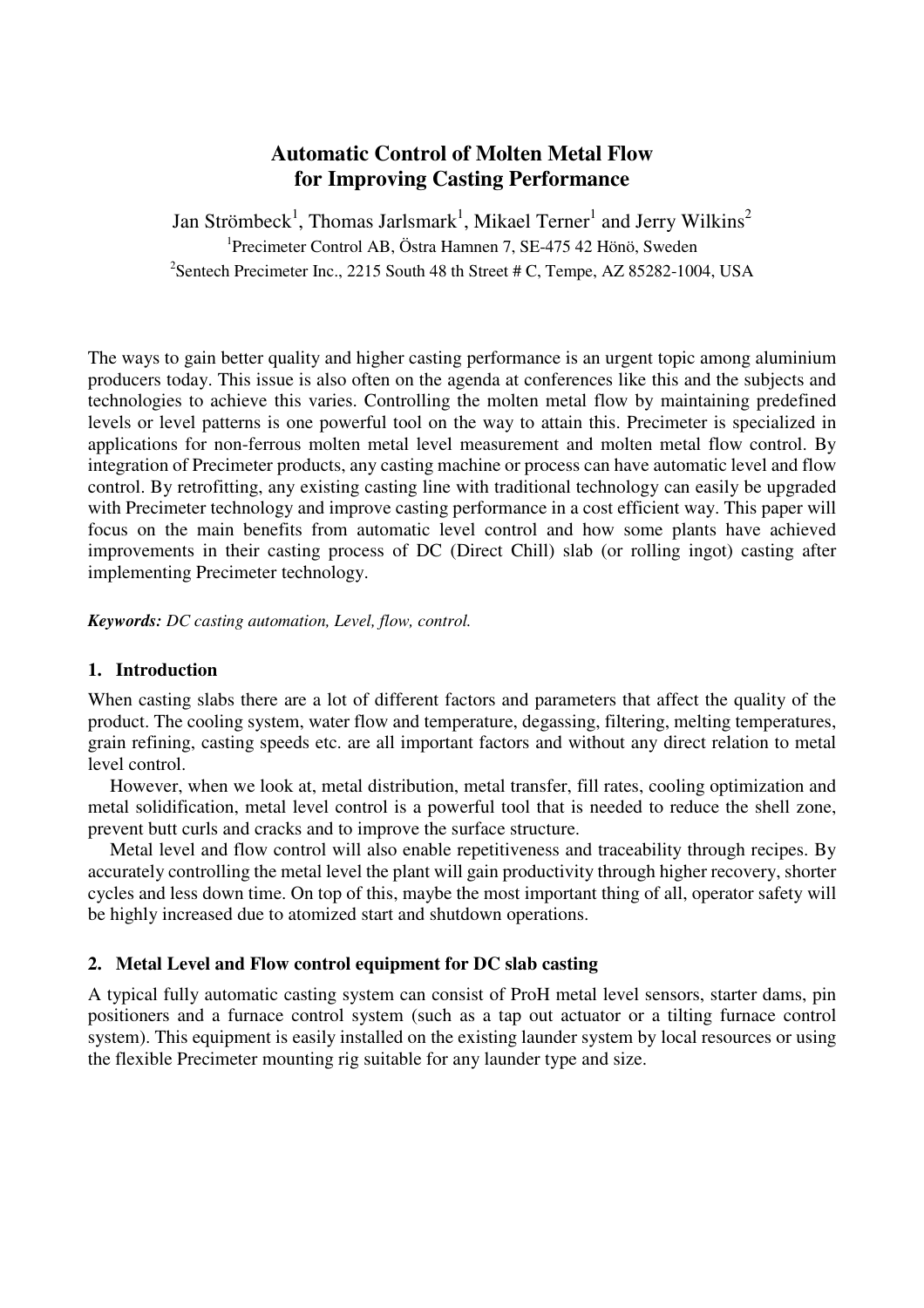#### **2.1 Sensors**

The Precimeter digital camera laser sensor has been developed exclusively to measure on molten metal surfaces. The Precimeter ProH series is specifically designed for high performance in different aluminium (and other non ferrous metals) applications. Measuring stability and accuracy (typically 0.1mm) with any alloy makes it one of the best performing sensors for mould level control available on the market today. The Precimeter ProH sensors are being used world wide by most major aluminium producers and are also integrated by many casting equipment manufacturers in their casting lines and machines.

#### **2.2 Actuators**

To control the metal flow in a DC slab casting machine a pin position actuator is used to adjust the metal flow through the pin/nozzle setup. Adjustment is very precise using stepper motors to control the pin movement in steps as small as 0.01mm. Failsafe design of the actuators by an emergency close function that stops (or opens if desired) the metal flow in any case of power loss or other emergency condition is another important feature in DC slab casting machines.

Other types of actuators, such as adjustable dams and tap out actuators are also available to provide complete metal transfer and flow control.

#### **2.3 Metal Level Control systems (MLC)**

A Precimeter MLC-system is a control system using high performing PLC-systems, HMI-interfaces and computers to control, record and analyzes the casting process and metal flow control. The MLC-system is easily integrated and combined with existing control systems for casting machines and various pit utility systems.

#### **2.4 Cast house implementation**

Automatic mould level control is available from most suppliers today when purchasing a new casting line or casting machine. For a lot of companies, especially smaller producers, this may lead to heavy investments in replacing all (or parts) of their equipment in their casting line. What everyone might not be aware of, is that some of the benefits from new casting machines can be achieved with less investment and without replacing any of the existing equipment. By *retrofitting* your casting machine with Precimeter products for molten metal level control some of the benefits from new equipment are achieved with increased casting quality as a result.



Fig. 1 - Empty casting launder for metal distribution to casting moulds.

Fig. 2 – The Precimeter flexible mounting rig is adaptable for all launder dimensions and suitable for easy retrofitting.

Fig. 3 – Precimeter flexible mounting rig with casting equipment docked on top of casting launder (transparent).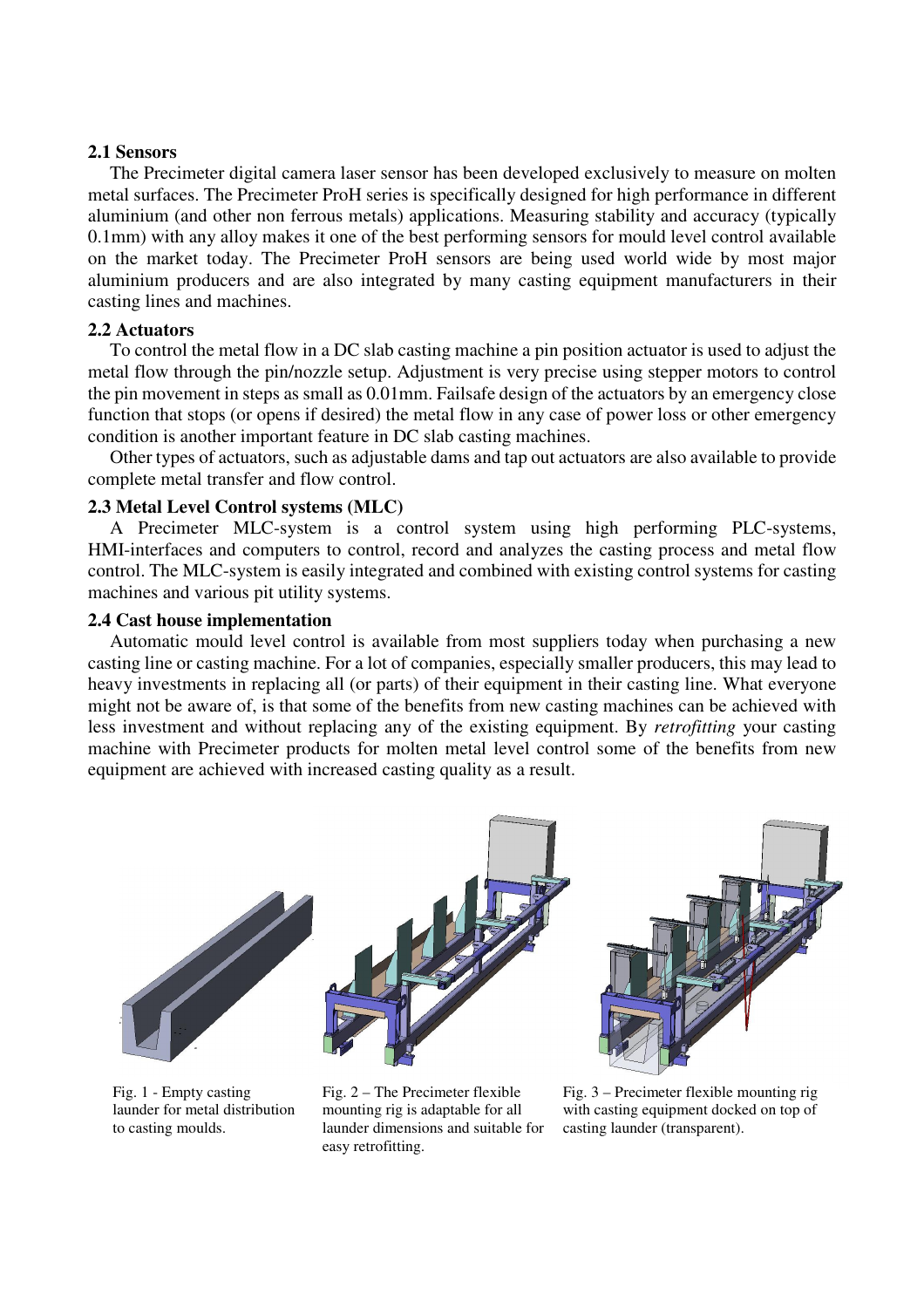## **3. Quality factors**

#### **3.1 Low metal head**

It is well known that casting with low metal head minimizes butt curl and reduces shell zones, resulting in superior surfaces and high recovery rates. This results in significant savings in downstream scalping and edge trimming operations.



Fig. 4 – Low metal head (right side) avoids the reheating effect caused by the air gap between mould and ingot side (high metal head on left side).



Fig. 5 – Photos from plant example below (Table 1). Left cut from slab cast with high metal head (75 mm) shows visible shell zone structure (aprox. 15mm). Right cut shows cut from the same mould cast with low metal head (55 mm). No visible shell zone (aprox 2 mm).

#### *Plant example:*

One example of reducing the shell zone is a slab casting plant in Mexico. After upgrading from Spouts and floats to an MLC-system from Precimeter, they reduced the shell zone from roughly 12-15 mm down to 2-5 mm.

| Tuble 1 Comparison of searping requestion from easing with fow metal field. |                                                |
|-----------------------------------------------------------------------------|------------------------------------------------|
| Original setup before upgrading:                                            | New setup after MLC-control:                   |
| Spout and Float (manual).                                                   | Spout and pin (automatic level control).       |
| Metal head: $70-75$ mm $(+2.5$ mm)                                          | Metal head: $55 \text{ mm } (+0.3 \text{ mm})$ |
| Scalping needed: 15 mm                                                      | Scalping needed: 5 mm                          |

Table 1 – Comparison of scalping reduction from casting with low metal head.

Except for the use of a new pin and spout the casting machine remained the same. The improved casting quality was achieved using the same launder system and the same moulds etc. The Precimeter equipment (sensors and actuators) was retrofitted on the existing casting machine keeping the investment to a minimum.

## **3.2 Fill rate control**

By controlling the actual fill rate of the mould, the initial filling of the moulds can be optimized to suite the alloy behavior and the cooling efficiency of the moulds. This will help to reduce material tensions and stress that causes cracks and butt curls. When the perfect fill rate for that specific casting condition is found, the MLC-system casting recipe will store and repeat this through every cast.

## *Plant example:*

One example of reducing cracks by fill rate control is a slab casting plant in the UK. After upgrading from level control by steady eddy to automatic level control with Precimeter products, the amounts of cracking slabs was reduced from 10% to 5% (casting their most difficult Alloy).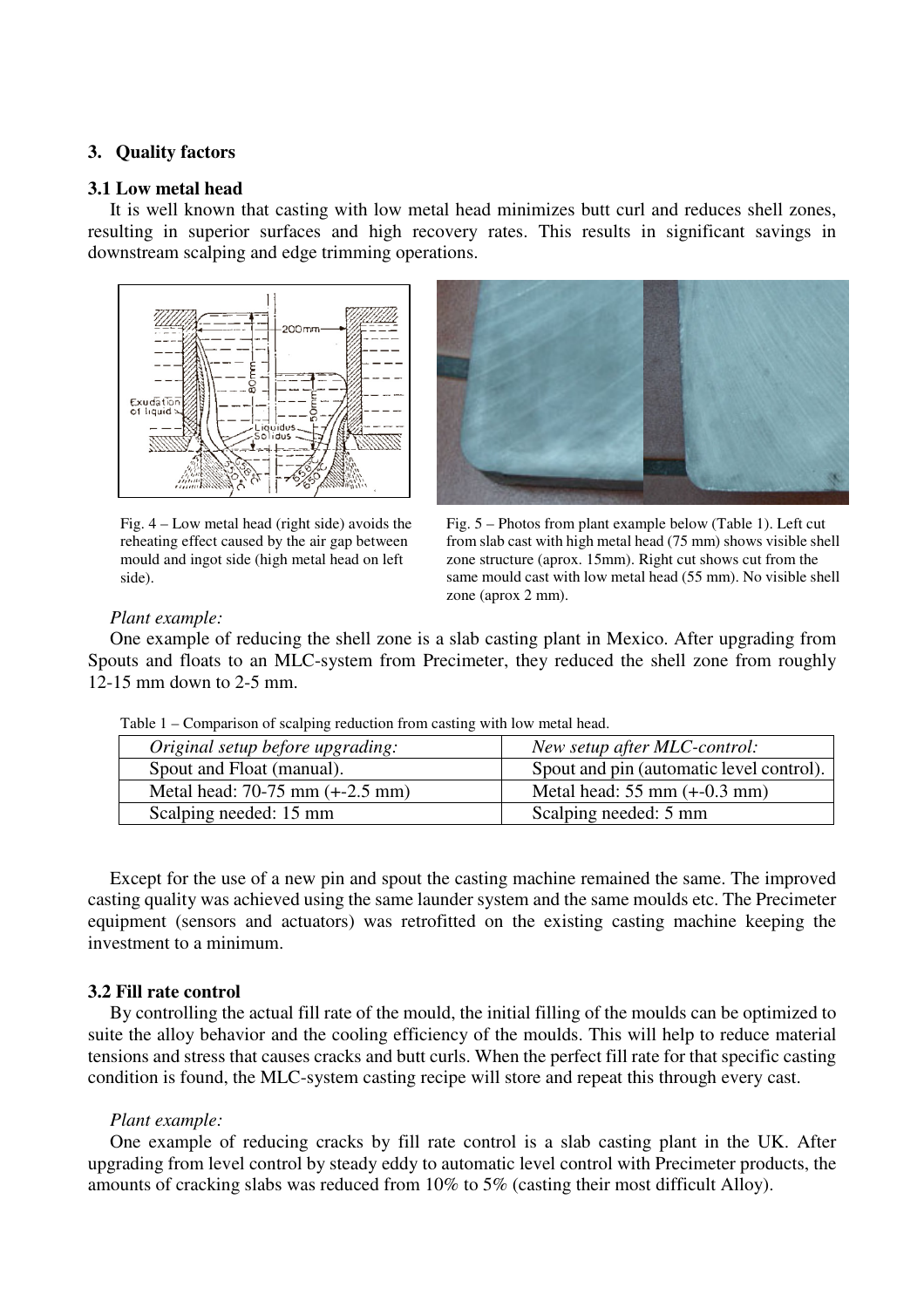By elaborating and adjusting the mould fill rates differently depending on mould sizes (and types) and alloys, the plant managed to reduce the material tensions and stress created at the start of cast. Once you find the optimal settings, different recipes for different products enables repetition from cast to cast.

#### **3.3 Metal level casting curve**

With Precimeter MLC-systems and automatic level control the metal head can be adjusted during the time of casting. The metal level in the mould can be controlled by following a predefined level curve. This level curve is scheduled by time or cast length. By doing this the metal head level can be optimized and changed automatically for different casting speeds and cooling characteristics. Once again, this will reduce shell zones and metal tensions. It will also enable



Fig. 6 – Metal level casting curve that adjusts (from recipe) mould fill rate, casting table drop, and metal levels through out the entire cast.

#### **3.4 Mould Metal distribution**

Getting rid of floaters and/or mechanical devices (like steady eddies) inside the melt will reduce turbulence and distribution disturbance. A typical pin and spout setup with combo bags will improve the metal distribution in the moulds. They are best combined with digital camera laser sensors and pin position actuators to control the level without any turbulence or fluctuation. With the measuring accuracy of the Precimeter ProH sensors of 0.1 mm the level can be controlled inside 1 mm (+- 0.5 mm or better) without any contact with the molten metal.



Fig. 7 – No floaters needed in the molten metal. Level measuring by non contact camera laser sensor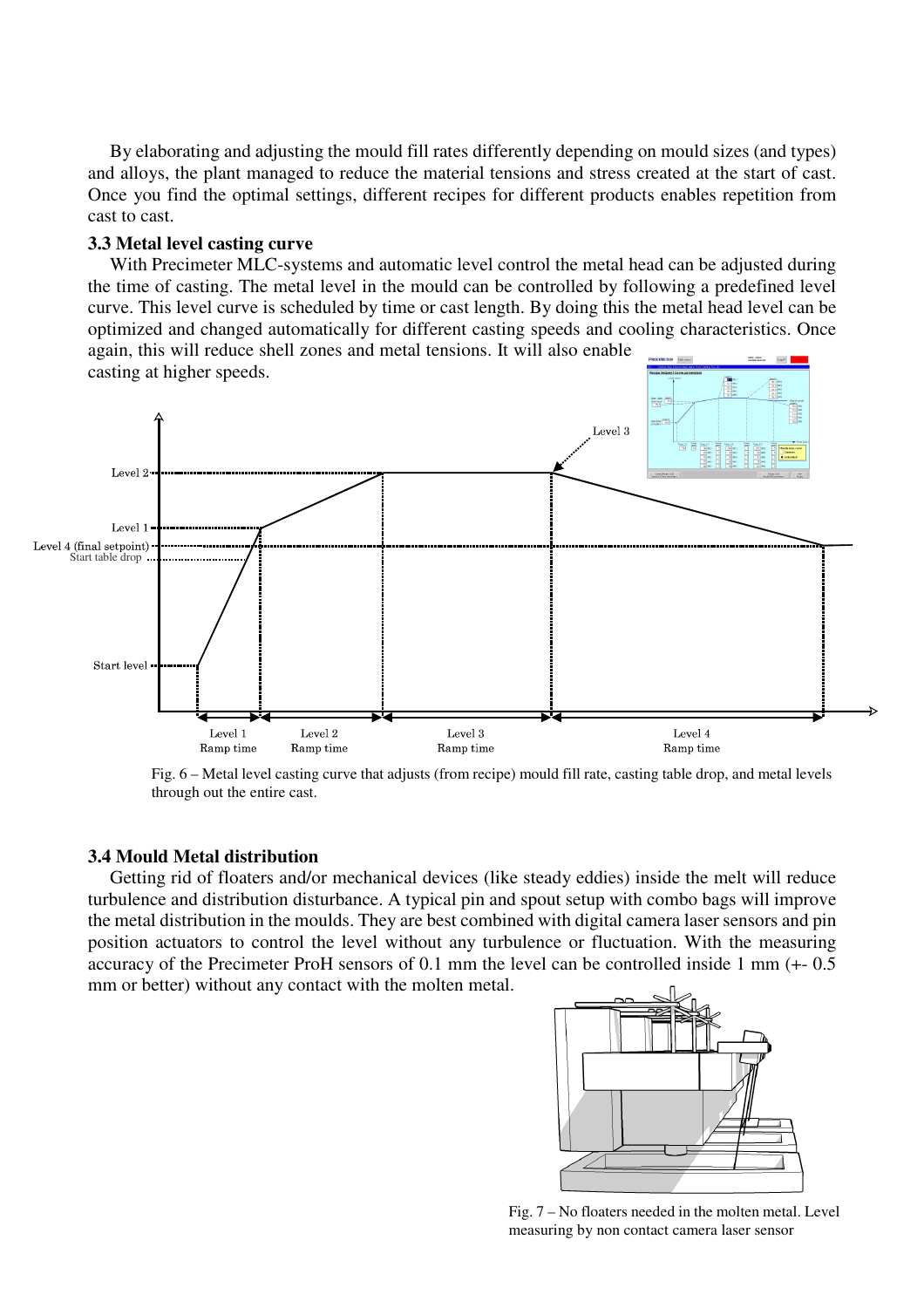#### **3.5 Metal transfer and flow control**

Metal transfer to the casting line is one further area where metal quality and conformity can be affected. Any cascading or turbulence of metal will create a rupture in the protective aluminium oxide surface layer. With automatic level control the metal flow can be controlled all the way from the furnace to the mould to ensure a laminar, non turbulent flow.



Fig. 8 – Slab casting process with metal level and flow control all the way from the furnace to the moulds.

## **3.6 Traceability**

Automatic level control enables the recording of the information regarding metal levels and metal flow for analysis and improvements. This will help to identify the optimal control settings that suit the specific casting process the best.